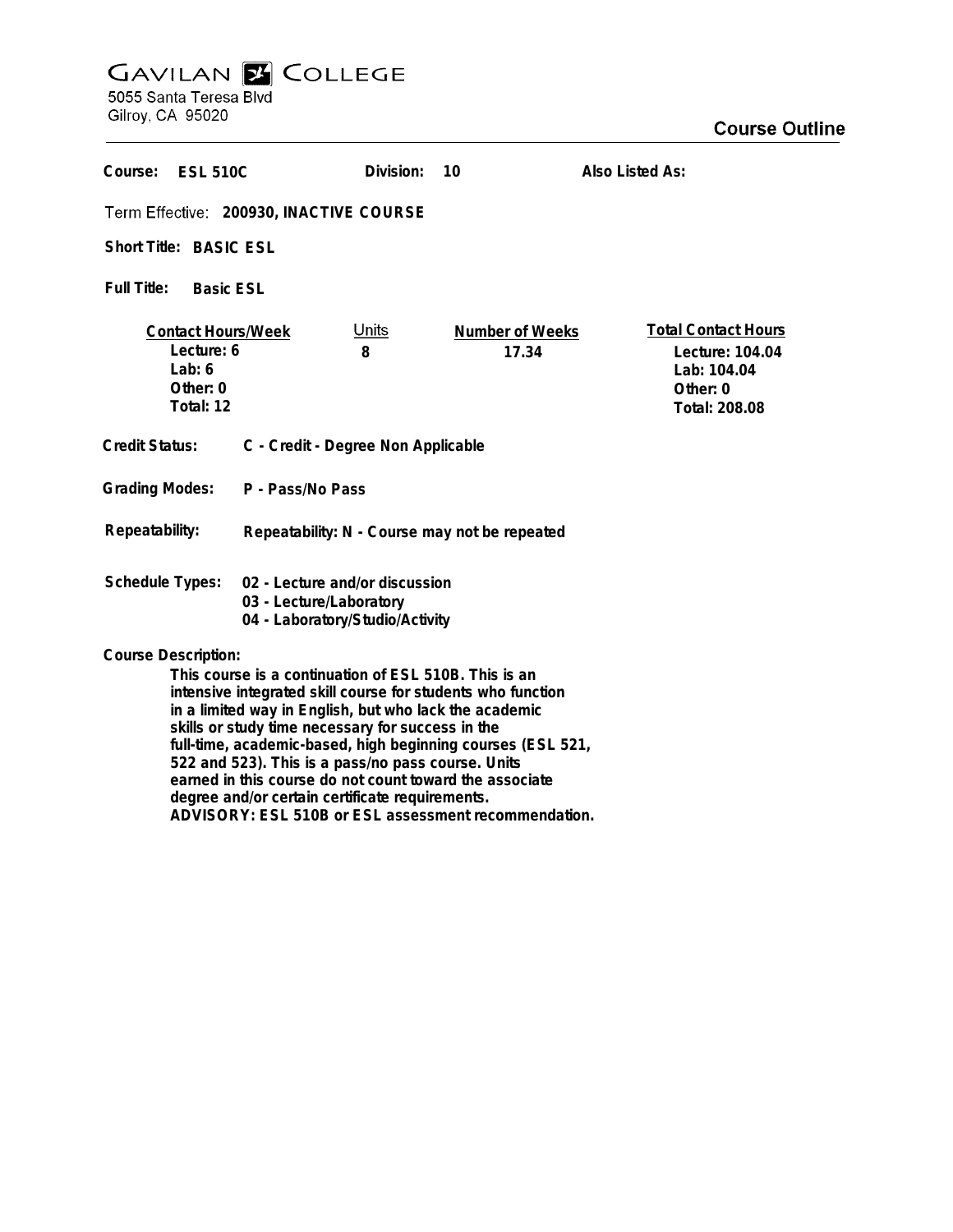**ARTICULATION and CERTIFICATE INFORMATION Associate Degree: CSU GE: IGETC: CSU TRANSFER: Not Transferable UC TRANSFER: Not Transferable**

## **PREREQUISITES:**

## **COREQUISITES:**

#### **STUDENT LEARNING OUTCOMES:**

**1. Provide personal information upon oral and written request, in oral and written form.**

**2. Ask and answer, in speech and print, yes/no and information questions with the verb BE, other vrbs, and modals on the subjects studied in the topic areas of self, school, the telephone, the supermarked, health, housing, finding a job, working on the job, recreation and transportation.**

**3. Pronounce and spell the names of objects, people, places and activities in each of the familiar topic areas.**

**4. Make simple oral and written statements in the affirmative and negative about their activities in each topic area in the present and past tenses with BE, simple present and past tenses, (including some common irreguolar verbs), past continuous tense, future tense with BE GOING TO and WILL, and the modals CAN and SHOULD.**

**5. Use direct and indirect objects, indefinite and possessive pronouns, adverbs of time and manner, partitives, comparisons, superlatives, and the verb + infinitive pattern.**

**6. Request basic services in the appropriate areas.**

**7. Write short, simple paragraphs about their live, using the topic areas and grammar enumerated above. Students will understand, though still imperfectly, what they hear and read on the familiar subjects; what they say and write will be understood, though still with some difficulty. Students**

**will have more confidence in their ability to communicate in a greater number of community and work situations. Some stuents may decide to register in ESL 521, 522 and 523. Some may register in other Gavilan classes which do not require a high level of English.**

#### **TOPICS AND SCOPE:**

**Inactive Course: 12/08/2008**

**1 12 This course will begin with a basic review of the structural differences between the verb BE and**

**simple present tense in the affirmative,**

**2 12 negative, yes/no and information questions patterns; there will also be a review of**

**subject and object pronouns and possessive**

**adjectives. 3 12 On the topic of INTRODUCTION, students will be able to Say hello, introduce other people, ask and answer**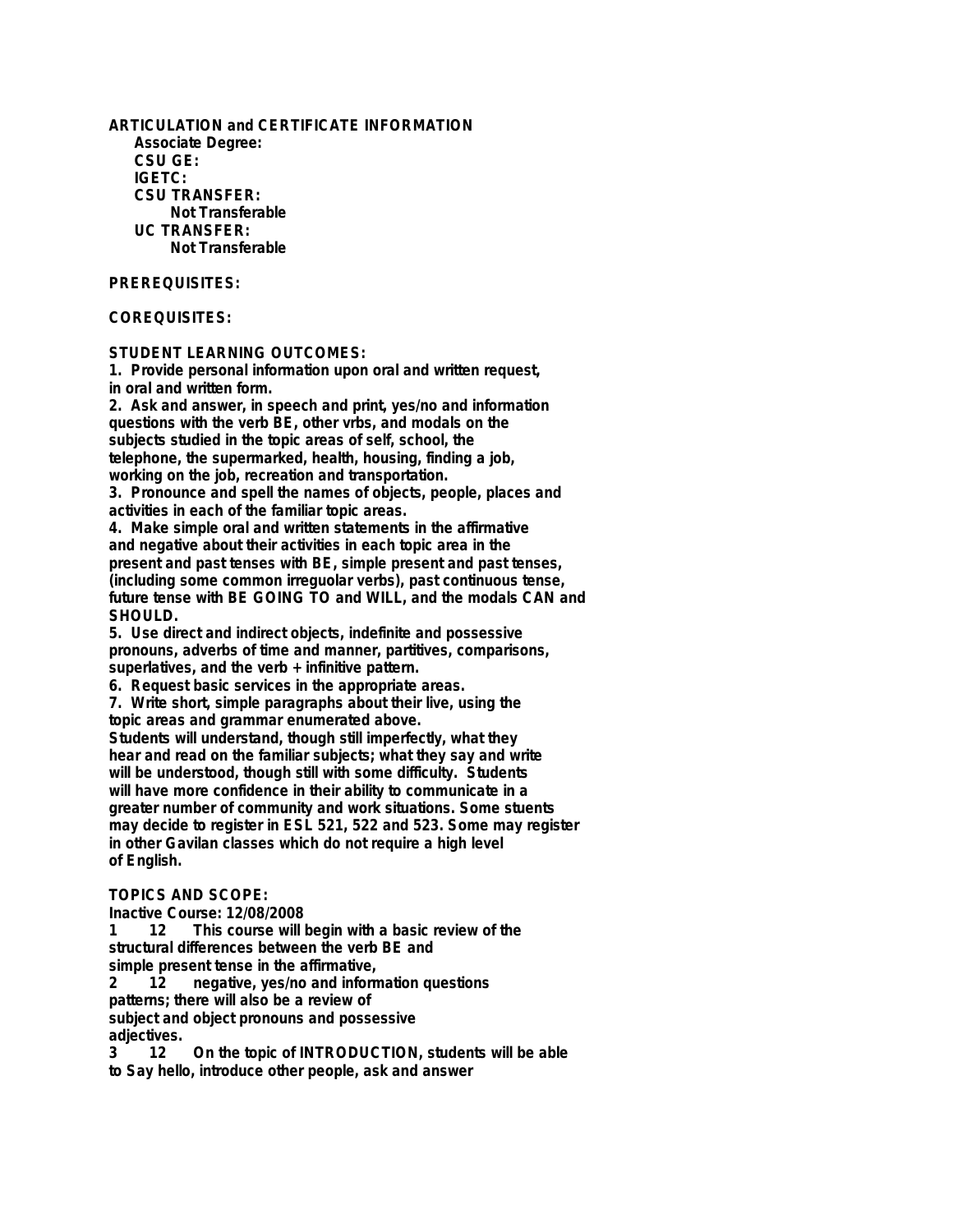**questions about personal backgrounds, say goodbye. Fill in a personal information form, including** middle and maiden names.<br>4 12 Tell how they fe **4 12 Tell how they felt when they arrived in the United States. Tell why. STRUCTURE FOCUS Past tense of "be" (review) "Where?" "When" (review) On the topic of SCHOOL, the students will be able to:** Read notices from a school.<br>5 12 Give directions to **5 12 Give directions to a specific place in a building, Follow directions to a specific place in a building. Ask for and give advice about study habits. Read basic information on a report card. Write a note to explain an absence from school or work. STRUCTURE FOCUS Simple past tense (review) "should" 6 12 On the topic of THE TELEPHONE students will be able to: Respond appropriately when making or receiving a wrong number call. Use the phone book to fine telephone numbers. Leave a hort telephone message. Take a short telephone message. 7 12 Call directory assistance to get a phone number. STRUCTUE FOCUS Future time with "be going to" (review) direct and indirect objects On the topic of THE SUPERMARKET students will be able to: Read expiration dates on food items. 8 12 Express a need to return or exchange an item. Read unit pricing labels in a supermarket for comparison shopping. Read signs for store sections in a supermarket to locate items. Read aisle directories in a supermarket to locate items. STRUCTURE FOCUS Partitives "a carton of," "a loaf of," etc. comparisons of adjectives (more ... than) 9 12 On the topic of HEALTH the students will be able to: Make a doctor's appointment on the telephone. Change or cancel a doctor's appointment. Fill in a medical history form. 10 12 Respond to questions about health insurance. STRUCTURE FOCUS Past tense of irregular verbs Advrbs of time "yesterday," "last week," "today" On the topic of HOUSING students will be able to: Ask about basic conditions for renting an apartment or house.**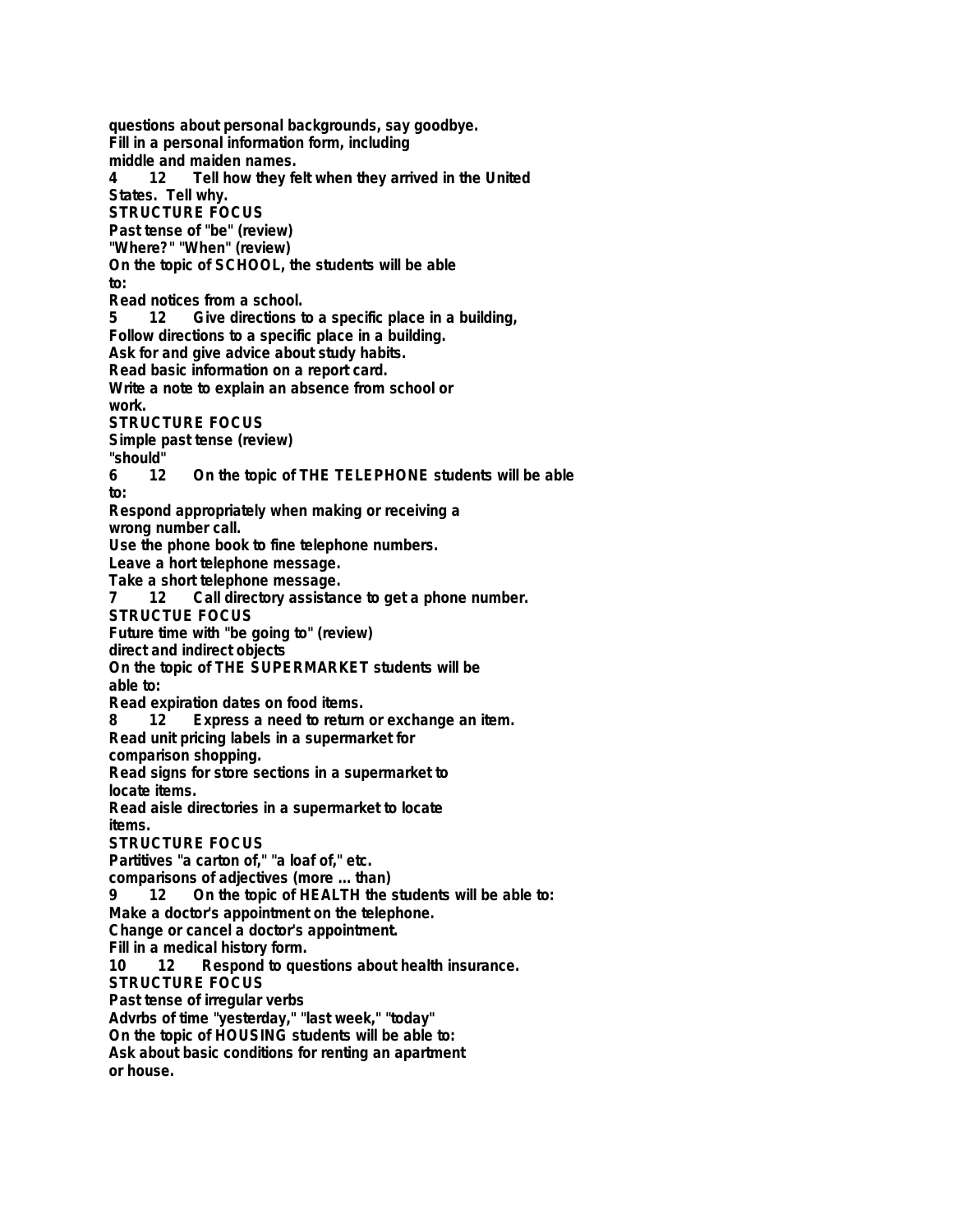**11 12 Ask about accessibility to community services and transportation. Arrange for installation of household utilities. Read housing ads. Write a letter of complaint about a housing problem. STRUCTURE FOCUS Future time with "will" superlatives of adjectives with "-est" 12 12 On the topic of FINDING A JOB students will be able to: Begin an interview appropriately. End an interview appropriately. Fill in a job application form. Answer questions about their educational background.** Describe their work experience, training, job **skills, and job strengths. STRUCTURE FOCUS verb + infinitive "know how to use," "like to use," etc. vs. modal + base form of verb "can use" adverbs of manner "carefully," "neatly," etc. On the topic of ON THE Job students will be able to: Report specific problems found in completing a task. 14 12 Briefly explain how to work a simple piece of equipment. Identify which part of instructions they did not understand. Respond to a supervisor's comments about the quality of their work. Read a paycheck stub. Tell someone how to do a routine task, giving stepby-step verbal instructions. STRUCTURE FOCUS indefinite pronouns "one" and "ones"** 12 On the topic of RECREATION the students will be **able to: Ask and answer questions about weekend plans and recreation. Identify major U.S. holidays. Ask and answer questions about holidays in the U.S. and common ways to celebrate them. Read a weather map. Ask and answer questions about the weather. 16 12 Answer questions about holidays in their country of origin. STRUCTURE FOCUS future time with "be + verb + ing" superlatives of adjectives with "most" On the topic of TRANSPORTATION the students will be able to: Read a bus schedule 17 12 Find a place by following simple written directions. Use a map to find a place. Ask for information about and find recreational facilities on a map.**